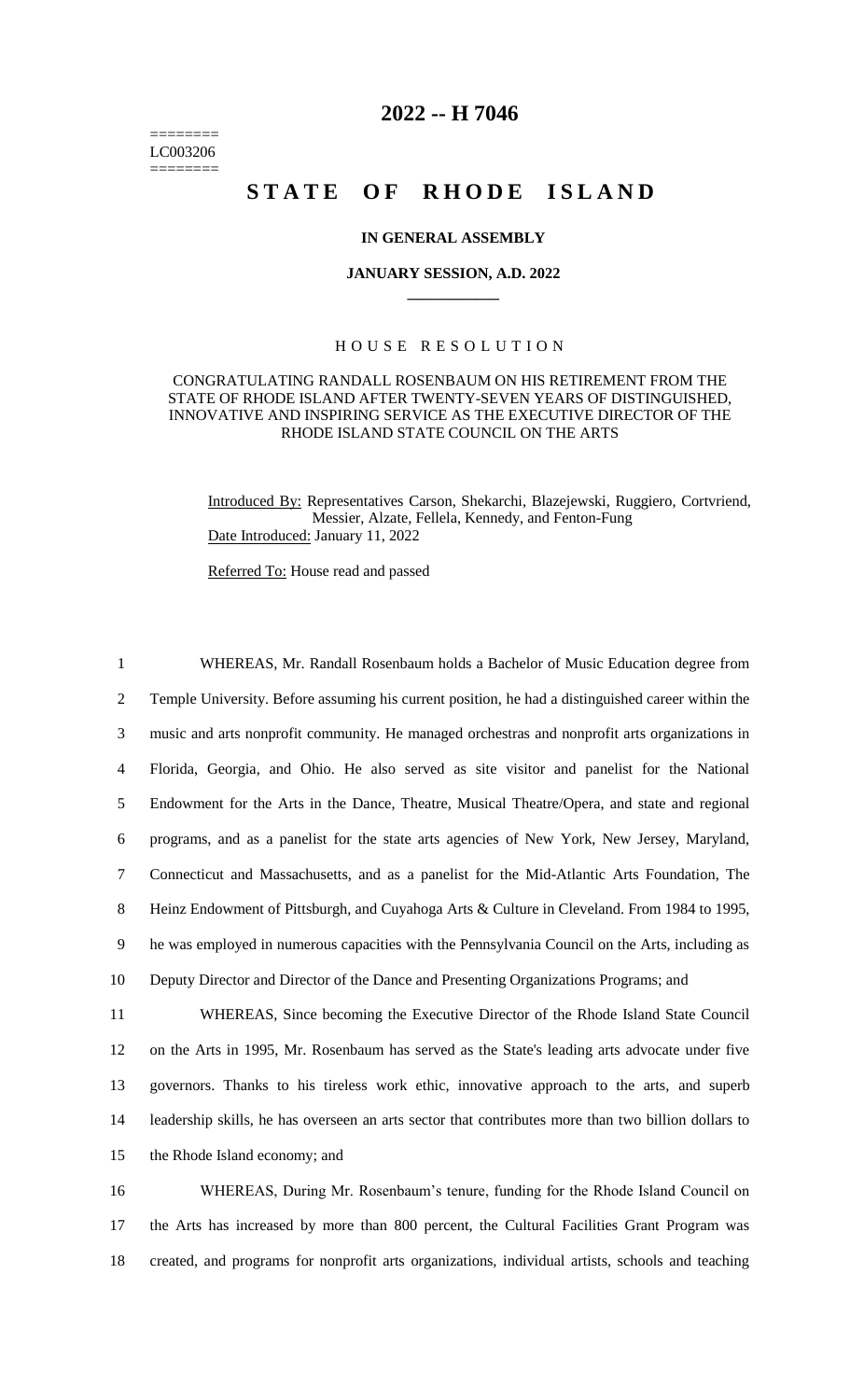artists have expanded, receiving thirty million dollars in bond support. Under his leadership, nearly seventy works of public art were commissioned for State facilities. Additionally, he created public arts galleries in the State's main administration building, T.F. Green International and Block Island airports, and arts programs that honor and reflect the wonderful cultural diversity of our State. Also, all official portraits of Rhode Island Governors since Lincoln Almond have been commissioned by the Rhode Island State Council on the Arts and painted by Rhode Island artists; and

 WHEREAS, Thanks to the many professional contacts and friends he has made throughout the national arts community, and the high regard he is universally held in by his peers, Mr. Rosenbaum was able to build strong and enduring partnerships with federal, state and private entities including the Rhode Island Department of Environmental Management, Department of 12 Education, Department of Health, and the City of Providence's Department of Art, Culture & Tourism; and

 WHEREAS, In 2004, Mr. Rosenbaum brought the Rhode Island Film and Television Office into the State Arts Council. Since then, the Rhode Island Film and Television Office has made its mark on the State of Rhode Island, attracting many world-class feature film and television productions to Rhode Island, and generating many important jobs and resources in the communities throughout the State; and

 WHEREAS, Most recently, the Rhode Island State Council on the Arts established its most recent Strategic Plan based on values-based programming in order to ensure that equity and inclusion will be important parts of the arts and culture community through its funding and professional development programs; and

 WHEREAS, In his free time, Mr. Rosenbaum is a practicing musician who has sung professionally in churches and synagogues, as well as with performing groups throughout the East Coast. He has also taught arts administration courses, classes, and seminars at Brown University and Rhode Island College, and serves on the Board of the New England Foundation for the Arts, and the Board of the National Assembly of State Arts Agencies; now, therefore be it

 RESOLVED, That this House of Representatives of the State of Rhode Island hereby congratulates Randall Rosenbaum on his retirement after twenty-seven years of distinguished and exemplary service as the Executive Director of the Rhode Island State Council on the Arts; and be it further

 RESOLVED, That the Secretary of State be and hereby is authorized and directed to transmit a duly certified copy of this resolution to Mr. Randall Rosenbaum, Executive Director of